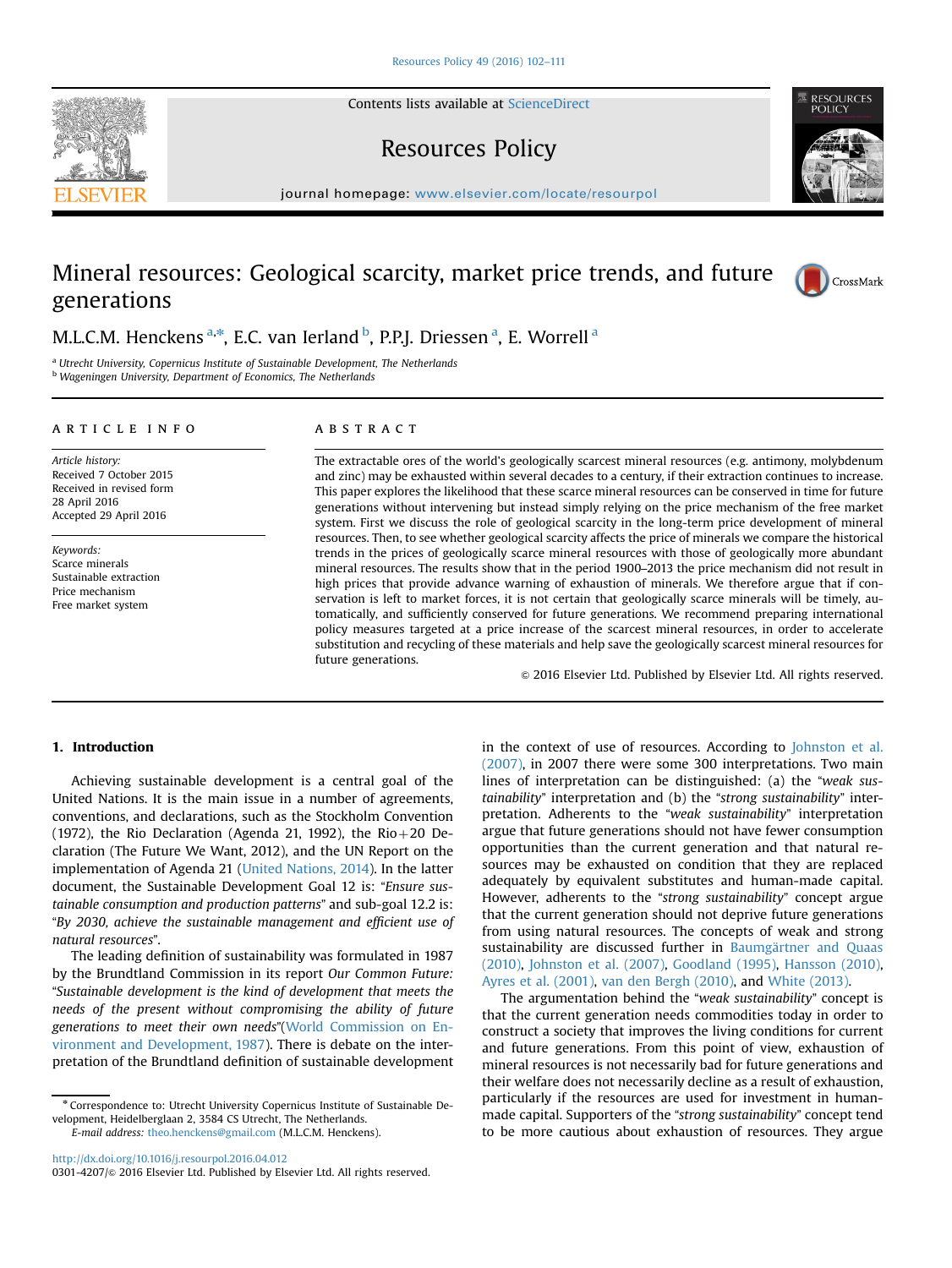### <span id="page-1-0"></span>Table 1

The "sustainable use of resources" principle and the "inter-generational equity" principle in international conventions and agreements.

| Sustainable use of<br>- 1958 Convention on fishing and conservation of the<br>living resources of the high seas<br>resources<br>- 1972 United Nations Conference on the human en-<br>vironment (Stockholm Conference)<br>- 1992 Convention on biological diversity<br>- 1995 Agreement for the implementation of the provi-<br>sions of the United Nations Convention on the Law of<br>the Sea of 10 December 1982 relating to the con-<br>servation and management of straddling fish stocks<br>and highly migratory fish stocks<br>- 1992 United Nations Framework Convention on Cli-<br>mate Change<br>- 2006 International Tropical Timber Agreement<br>- 1985 ASEAN Convention<br>- 1987 Zambezi Action Plan Agreement<br>- 2000 Biosafety Protocol<br>- 2010 Nagoya Protocol<br>- 1992 OSPAR Convention<br>- 1994 WTO General Agreement on Tariffs and Trade,<br>(Article 20)<br>$-1992$<br>Rio<br>Declaration<br>Inter-generational<br>environment<br>and<br>on<br>equity<br>development<br>- 1992 United Nations Framework Convention on Cli-<br>mate Change<br>- 1972 World Heritage Convention<br>- 1978 Kuwait Convention. Preamble<br>- 1983 Cartagena de Indias Protocol, Preamble<br>- 1982 Jeddah Convention Art.1(1)<br>- 1976 South Pacific Nature Convention, Preamble<br>- 1977 ENMOD Convention, Preamble |
|-------------------------------------------------------------------------------------------------------------------------------------------------------------------------------------------------------------------------------------------------------------------------------------------------------------------------------------------------------------------------------------------------------------------------------------------------------------------------------------------------------------------------------------------------------------------------------------------------------------------------------------------------------------------------------------------------------------------------------------------------------------------------------------------------------------------------------------------------------------------------------------------------------------------------------------------------------------------------------------------------------------------------------------------------------------------------------------------------------------------------------------------------------------------------------------------------------------------------------------------------------------------------------------------------------------------------------|
|                                                                                                                                                                                                                                                                                                                                                                                                                                                                                                                                                                                                                                                                                                                                                                                                                                                                                                                                                                                                                                                                                                                                                                                                                                                                                                                               |

that from the point of view of inter-generational responsibility the current generation is morally obliged to use scarce resources as efficiently as possible, and thus the use of geologically scarce mineral resources should be made sustainable.

In this paper we focus on the "strong sustainability" interpretation, because this interpretation is explicitly based on the principles of sustainable use of resources and inter-generational equity that are part of many international environmental agreements (Table 1).

Our interpretation of these principles is that the current generation is morally obliged to use geologically scarce resources in a sustainable way. This means that these resources must be kept available for future generations as well, to ensure that geologically scarce mineral resources do not become prohibitively expensive for future generations. A strict application of the strong sustainability concept would mean, however, that no generation (neither current, nor future) may extract any quantity of a mineral resource, because extraction always ultimately leads to exhaustion. This is neither practical nor necessary, because by sufficiently sparing on the geologically scarcest resources, humankind can buy time to work on problem solving in the future. Using this point of departure, [Henckens et al. \(2014\)](#page-9-0) made the concept of sustainable extraction of mineral resources operational by formulating the following definition. "The extraction rate of a mineral resource is sustainable if it can provide 9 billion people with that mineral for at least 1000 years, assuming that the per capita use is equally divided over the countries of the world". This definition reconciles both views (on weak sustainability and strong sustainability), because it recognizes that ultimately, exhaustion is unavoidable, but exhaustion of the geologically scarcest mineral resources in question is delayed for an acceptably long period of time. Using this definition, the reduction of extraction required has been calculated for four minerals: antimony (96% reduction required: [Henckens et al.](#page-9-0) [\(2016b\)\)](#page-9-0), boron (44% reduction required: [Henckens et al. 2015\)](#page-9-0),

zinc (82% reduction required: [Henckens et al. 2016a\)](#page-9-0), and molybdenum (81% reduction required: Henckens et al.).

An interesting question is whether the sustainable use of geoogically scarce mineral resources can be achieved automatically by the influence of the price mechanism of the free market system. Would the reaction of the price mechanism to increasing geological scarcity of mineral resources trigger a timely and sufficient reduction in the use of mineral resources? Although this question vas asked by [Dasgupta and Heal \(1979, p. 2\),](#page-9-0) it has not yet been unambiguously answered and remains relevant today.

According to [Tilton \(2001\)](#page-9-0), (chapter 3) the price of a mineral is only a limited indicator for geological scarcity. This is supported by [Seyhan et al. \(2012\)](#page-9-0) in their theoretical investigation of the exhaustion of the essential resource phosphorus. They concluded hat the market price cannot serve as a reliable indicator of scarity, because when on an optimal path, the price can fall temporarily, despite ongoing exhaustion. [Farley and Costanza \(2002\)](#page-9-0) found that markets are not efficient mechanisms for allocating carce resources. In a vision on a sustainable and desirable USA in 2100, they indicate that "most forms of natural capital will be re-ognized as inter-generational assets" [\(Farley and Costanza, 2002,](#page-9-0) p. 251). Famous in this context is the wager between the economist ulian Simon and the environmentalist Paul Ehrlich made in 1980, on the price development of commodities ([Worstall, 2013\)](#page-9-0). Ehrlich expected prices to increase, because of growing demand. Simon rgued that more people mean more brains and better methods of extraction, combined with a more efficient use of primary mateials. Although Simon won the bet for the 10-year period in question (1980–1990), it is not certain that the outcome can be extrapolated to any period in the (far) future.

The key question of this paper is whether the price mechanism of the free market system will timely and automatically lead to sufficient conservation of geologically scarce mineral resources for future generations. To answer this question, we will first discuss the concept of geological scarcity. How scarce is scarce? We will distinguish very scarce, scarce, and moderately scarce mineral resources.

In [Section 3](#page-4-0) we explore how prices of minerals might react to increasing geological scarcity in general. Then we study actual trends in market prices of mineral resources for the period between 1900 and 2013 [\(Section 4](#page-6-0)). Finally, we analyze whether the price development in that period shows that price is related to geological scarcity ([Section 5\)](#page-8-0). Our conclusions are presented in [Section 6.](#page-8-0)

#### 2. Geological scarcity of mineral resources

Geological scarcity of mineral resources must be distinguished from economic scarcity. Economic scarcity of mineral resources is the umbrella concept and can be caused not only by geological scarcity, but also by many other factors. Ultimately, the market price is determined by the balance between demand and supply. A higher demand for a commodity may be caused by new applications (e.g. rare earth elements in electronics), or the fast industrial development of large countries such as China and India. A lower demand may be caused by the discovery of cheaper and/or better substitutes for an application. A higher or lower supply can be artificially caused by a political decision of monopoly or oligopoly countries (e.g. oil-producing countries). Factors causing a reduction in supply include accidents, strikes, and geopolitical actions (e.g. boycotts). The main difference between the latter causes of scarcity and geological scarcity is that geological scarcity is a more structural phenomenon, whereas the other causes have a more cyclical character.

Globally, extraction of minerals is increasing rapidly.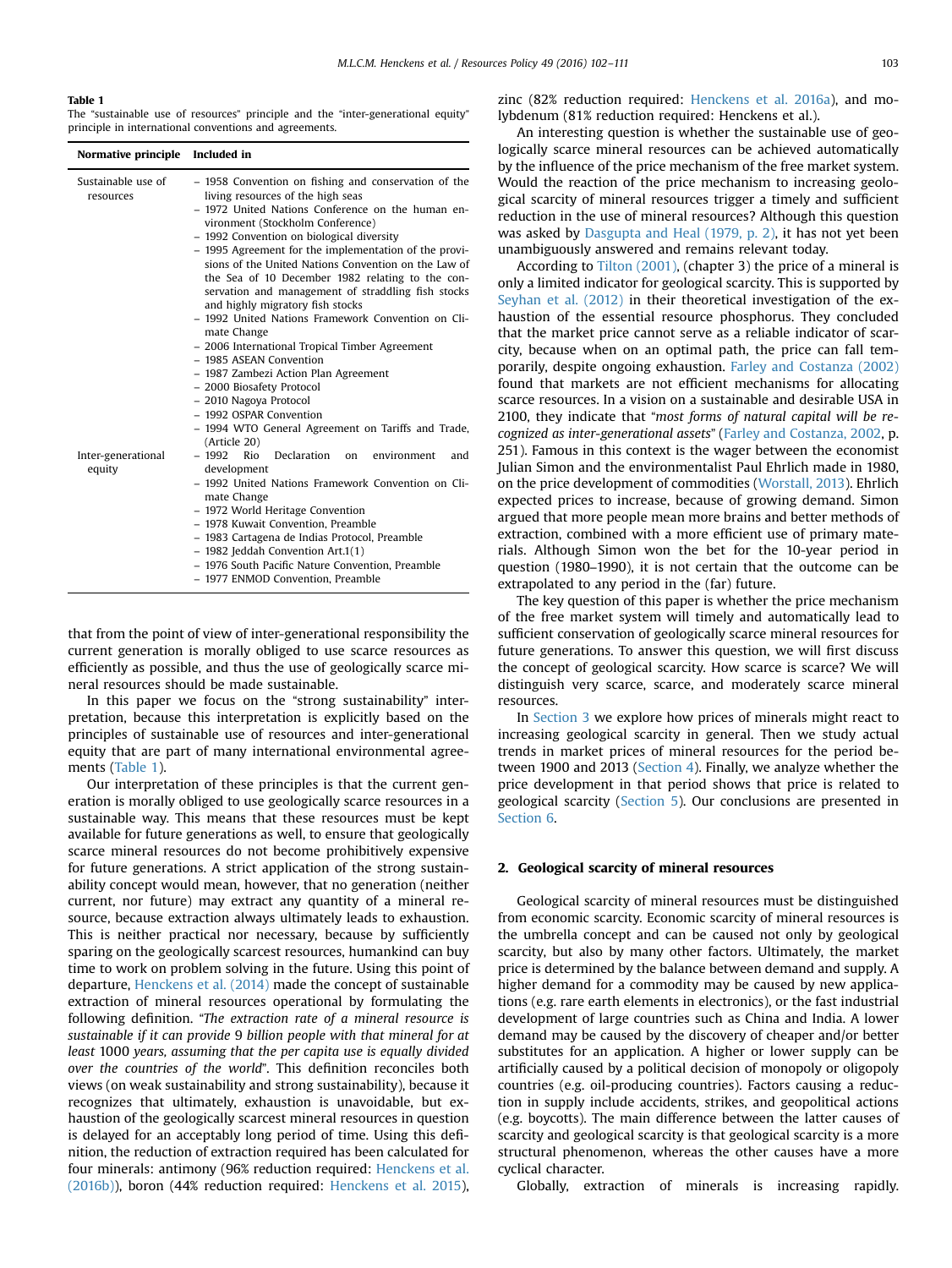Simultaneously, the ore grades mined are declining. Many mines in the old industrial regions of the world (USA and Europe) have been closed due to low ore grades. [Prior et al. \(2012\)](#page-9-0) show that ore grades in Australia, an important mineral-producing country, have declined by a factor of 2–5 since the beginning of mining in that country, and that environmental and social costs are increasing at the same pace. They argue that mineral production in Australia has become unsustainable because of the high external costs. In the USA, the grade of mined copper has declined from more than 2% in the early part of the 20th century to 0.5% at the beginning of the 21st century ([Tilton, 2003](#page-9-0)). During the same period and also in the USA, the grade of iron ore declined from 60% to 20% [\(Tilton, 2003\)](#page-9-0).

The growth of global production and consumption is determined by a combination of population growth and GDP per capita increase. The rising trend in raw materials use is partly offset by increasing material efficiency and recycling. The UN expects that population growth will level off by the end of the 21st century [\(United Nations, 2011\)](#page-9-0). However, thereafter GDP per capita will probably continue to grow. There is a positive relationship between GDP and metal consumption: the wealthier a country, the higher its metal use per capita ([Graedel and Cao, 2010\)](#page-9-0). But from a certain GDP onward, materials consumption per capita does not necessarily continue to increase concomitantly with GDP, as shown by [Halada et al. \(2008\)](#page-9-0) and [UNEP \(2011b\)](#page-9-0). These studies indicate that consumption of materials may decouple from GDP growth. According to [Halada et al. \(2008\)](#page-9-0) this decoupling will start from a per capita GDP of about USD 10,000 per capita (1980 dollars). [UNEP \(2011b\)](#page-9-0) has developed a scenario showing that from 2050 stabilization of the use of raw materials would be possible, assuming consumption worldwide continues to grow by 3% per annum until 2050. A 3% growth scenario is prudent, given the historical growth rates of the extraction of several important mineral resources (Table 2).

This scenario assumes net zero growth of raw materials use in the industrialized world and a higher  $(>3%)$  growth of raw materials consumption in the developing part of the world. The "freeze" scenario for the industrialized part of the world is supported by [Bringezu and Schütz \(2001\)](#page-9-0), [Eurostat \(2002\),](#page-9-0) [Weisz](#page-9-0) [et al. \(2006\),](#page-9-0) [NIES/MOE \(2007\),](#page-9-0) and [Roglich et al. \(2008\).](#page-9-0) The "catching up" scenario for the rest of the world is supported by studies of [Giljum \(2002\),](#page-9-0) [Gonzalez-Martinez and Schandl \(2008\),](#page-9-0) [Chen and Qiao \(2001\),](#page-9-0) [Perez-Rincon \(2006\)](#page-9-0), [Russi et al. \(2008\),](#page-9-0) and [OECD \(2008\).](#page-9-0) In the "freeze and catching up" scenario, the developing part of the world will have caught up with the industrialized part of the world in 2050, and from that year on it would be possible to globally decouple primary materials consumption from further GDP growth. The global primary materials consumption level per capita that will be attained in 2050 would then equal the level prevailing today in the industrial world. In this scenario it is assumed that from 2050 onwards total annual consumption of primary materials will stabilize at a level of about 3.3 times the level in 2010. This is a large amount, despite the optimistic assumption that the annual use of mineral resources would stop increasing after 2050. This therefore raises the question of whether at this high level of primary materials consumption (which equals extraction), exhaustion of the geologically scarcest materials might become a problem.

Not all mineral resources are equally scarce from a geological point of view. The extractability of a mineral from the earth's crust depends on its concentration in ores. [Phillips \(1977\),](#page-9-0) [Van Vuuren](#page-9-0) [et al. \(1999\),](#page-9-0) [Skinner \(2001\)](#page-9-0), and [Tilton \(2003\)](#page-9-0) suppose that the distribution of grade and tonnage of major elements in the earth's crust ( $>0.1$  wt% average content) has a unimodal bell shape. They suppose that the distribution of so-called minor elements  $( $0.1$  wt% average content) is bimodal. See [Fig. 1.](#page-3-0)$ 

Mining companies do not plan extraction further than about 30 years ahead, so therefore, the combined data from mining companies on reserves do not reflect the extractable global resources. The extractable global resources are represented by the right-hand tails of the two graphs in [Fig. 1](#page-3-0). The so-called "mineralogical barrier" is the threshold grade between extractability and non-extractability. However, this threshold grade is not immutable. The grade from which a mineral is considered extractable depends on the willingness-to-pay of the market. With technological development, extractability will extend to lower grades. The amount of mineral in common rocks, the left-hand parts of the graphs in [Fig. 1,](#page-3-0) is huge compared to the amount that is considered extractable. Although, technically speaking, low grades are extractable as well, this may not happen due to the high energy costs of extracting a mineral from common rock. [Skinner \(1976\)](#page-9-0) estimates that the extractable amount of copper (represented by the area under the curve to the right of the mineralogical barrier of the bimodal curve of [Fig. 1\)](#page-3-0) is between 0.01% and 0.001% of the total amount of copper in the earth's crust. On the basis of the distribution of known deposits of minerals, [Rankin \(2011\)](#page-9-0) points out that the total amount of enriched deposits is proportional to the crustal occurrence of the mineral. This means that the extractable amount of all mineral resources would be between 0.01% and 0.001%. [Erickson \(1973\)](#page-9-0) and the [UNEP International Resource Pa](#page-9-0)[nel \(2011a\)](#page-9-0) come to the same conclusion. According to the [UNEP](#page-9-0) [International Resource Panel \(2011a\)](#page-9-0), a reasonable estimate of the upper limit of the extractable global resources is 0.01% of the total amount of a mineral in the top 1 km of the earth's continental crust. The UNEP International Resource Panel has compared the reserve base estimates of the United States Geological Survey with the 0.01% estimate for the extractable global resources. Their conclusion is that the 0.01% estimate results in an average amount of extractable global resources that is approximately 35 times higher than the estimates given by USGS in its latest reserve base data (2009). The 0.01% estimate is rough and general, but we have been unable to find any other more precise estimate of the amount of extractable global resources in the literature.

Departing from the 0.01% estimate for the total amount of extractable global resources, [Henckens et al. \(2014\)](#page-9-0) subdivided 60 metals and metalloids into four scarcity classes ([Table 1\)](#page-1-0). To calculate the exhaustion periods shown in [Table 3,](#page-3-0) they divided the extractable global resources of each element by the extracted quantity of that element as calculated for 2050.

The assumptions underlying the figures in [Table 3](#page-3-0) are that after 2050 the extraction rate remains stable, the current recycling rates

Table 2

Incremental extraction of seven mineral resources worldwide: average annual increase over 1900–2013, 1950–2013, and 2000–2013. All figures calculated by the authors based on [United States Geological Survey Historical Statistics, 2015.](#page-9-0)

| Average annual increase in extraction rate |                       |                      |                      |                      |                      |                      |                      |                      |
|--------------------------------------------|-----------------------|----------------------|----------------------|----------------------|----------------------|----------------------|----------------------|----------------------|
| Period considered                          | Molybdenum            | Chromium             | Nickel               | Copper               | Zinc                 | Lead                 | Tin                  | Grand average        |
| 1900-2013<br>1950-2013<br>2000-2013        | 16.5%<br>6.0%<br>5.4% | 7.6%<br>4.9%<br>5.3% | 7.3%<br>4.5%<br>3.3% | 3.9%<br>3.5%<br>2.6% | 3.5%<br>3.4%<br>3.9% | 2.8%<br>2.3%<br>4.4% | 1.9%<br>1.2%<br>1.8% | 6.2%<br>3.7%<br>3.8% |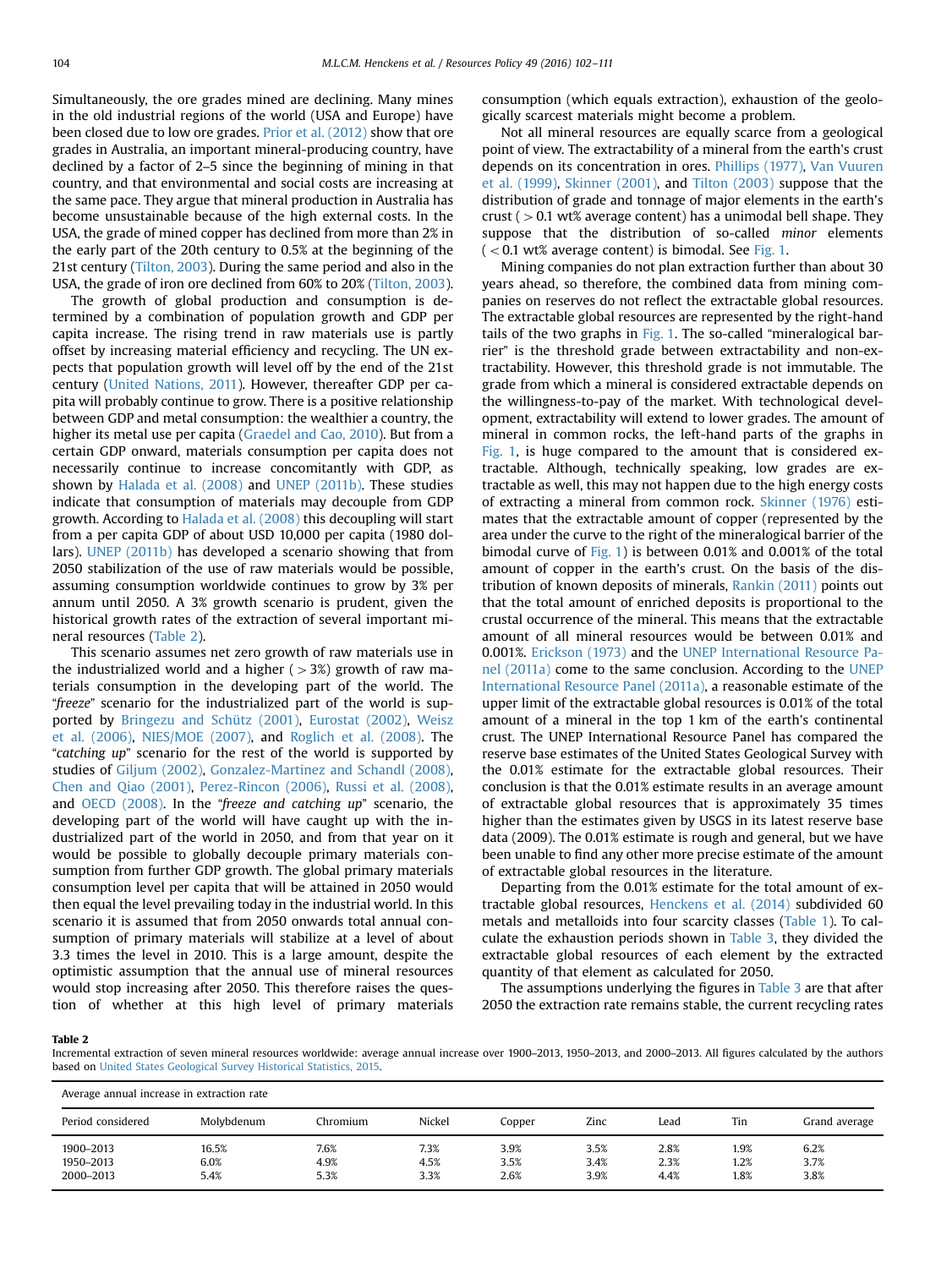<span id="page-3-0"></span>

Fig. 1. Grade and tonnage distribution of major elements ( $>0.1$  wt%, such as aluminum, iron, titanium) in the earth's crust (left-hand graph) and minor elements ( $< 0.1$  wt%, such as copper zinc, nickel, tin, gold, lead) (right-hand graph). Assumption based on [Skinner \(2001\)](#page-9-0).

are maintained, and there is no substitution and neither are measures introduced to improve efficiency of raw materials consumption. In practice, recycling will improve, certain applications will be substituted, and efficiency of raw materials use will increase. However, new applications may be developed, increasing the demand for the mineral. Also, the growth of mineral consumption may not level off in 2050, or it may be higher than 3% per year. Table 3 is intended to clarify the distinction between very scarce, scarce, moderately scarce, and non-scarce, and to provide an order of magnitude of exhaustion periods, if cumulative extraction were to be extrapolated into the future assuming that no further change will take place (such as extra substitution and improved recycling).

An exhaustion period of 1000 years for making the distinction between scarce and not scarce is a rather arbitrary choice. We have followed the working definition proposed by [Henckens et al.](#page-9-0) [\(2014\)](#page-9-0) for sustainable extraction that was mentioned in the introductory section. The argument of [Henckens et al. \(2014\)](#page-9-0) is that while any allowable exhaustion period would be arbitrary as point of departure for a working definition for sustainable extraction, a period of 100 years is perceived to be too short, as it would allow exhaustion to occur at relatively short notice, whereas a period of 10,000 years would be unnecessarily long. A period of 1000 years would entail delaying exhaustion for a considerable period of time, long enough to be able to organize a circular economy and to minimize extraction of new mineral resources to the amount that is dispersed in the environment by unavoidable dissipation.

The conclusion of [Henckens et al. \(2014\)](#page-9-0) is that the 17 elements in the three left-hand columns of [Table 1](#page-1-0) need special attention. From a relatively near point in the future onward, these seventeen geologically scarce minerals will no longer be available for future generations to the extent and at the price that they are available for the current generation, unless their extraction is substantially reduced.

Exhaustion of a resource does not mean there will be complete absence of the commodity from that moment on. The earth's crust

### Table 3

Exhaustion periods of 60 elements (years after 2050) under the assumption that the extraction of all elements mentioned increases annually by 3% until 2050, after which it levels off. Metals and metalloids classified according to geological scarcity. EGR=extractable global resources as defined by [UNEP \(2011a\)](#page-9-0) (Source: [Henckens et al. \(2014](#page-9-0))). Rounded figures.

| Very scarce (EGR exhausted<br><b>before 2050)</b> | Scarce (EGR exhaustion time < 100<br>years after 2050)        |                                                                                                                     | Moderately scarce (EGR exhaustion time<br>between 100 and 1000 years after 2050) |                                                                                                                                                                                                                                                                                       | Not scarce (EGR exhaustion time $>1000$                                                                                                                                                                            |
|---------------------------------------------------|---------------------------------------------------------------|---------------------------------------------------------------------------------------------------------------------|----------------------------------------------------------------------------------|---------------------------------------------------------------------------------------------------------------------------------------------------------------------------------------------------------------------------------------------------------------------------------------|--------------------------------------------------------------------------------------------------------------------------------------------------------------------------------------------------------------------|
| $-10$<br>Antimony                                 | 10<br>Gold<br>Molybdenum<br>50<br>Rhenium<br>80<br>Zinc<br>50 | Arsenic<br>Bismuth<br>Boron<br>Cadmium<br>Chromium<br>Copper<br>Iron<br>Lead<br>Nickel<br>Silver<br>Tin<br>Tungsten | 400<br>200<br>200<br>500<br>200<br>100<br>300<br>300<br>300<br>200<br>200<br>300 | Aluminum<br>Barium<br>Beryllium<br>Cobalt<br>Gallium<br>Germanium<br>Indium<br>Lithium<br>Magnesium<br>Manganese<br>Mercury<br>Niobium<br>Platinum Group Metals<br>Rare Earth Metals<br>Selenium<br>Strontium<br>Tantalum<br>Thallium<br>Titanium<br>Uranium<br>Vanadium<br>Zirconium | 20,000<br>1000<br>200,000<br>2000<br>1,000,000<br>200,000<br>10,000<br>9000<br>30,000<br>2000<br>400,000<br>2000<br>1000<br>20,000<br>300,000<br>10,000<br>20,000<br>1,000,000<br>10,000<br>2000<br>20,000<br>2000 |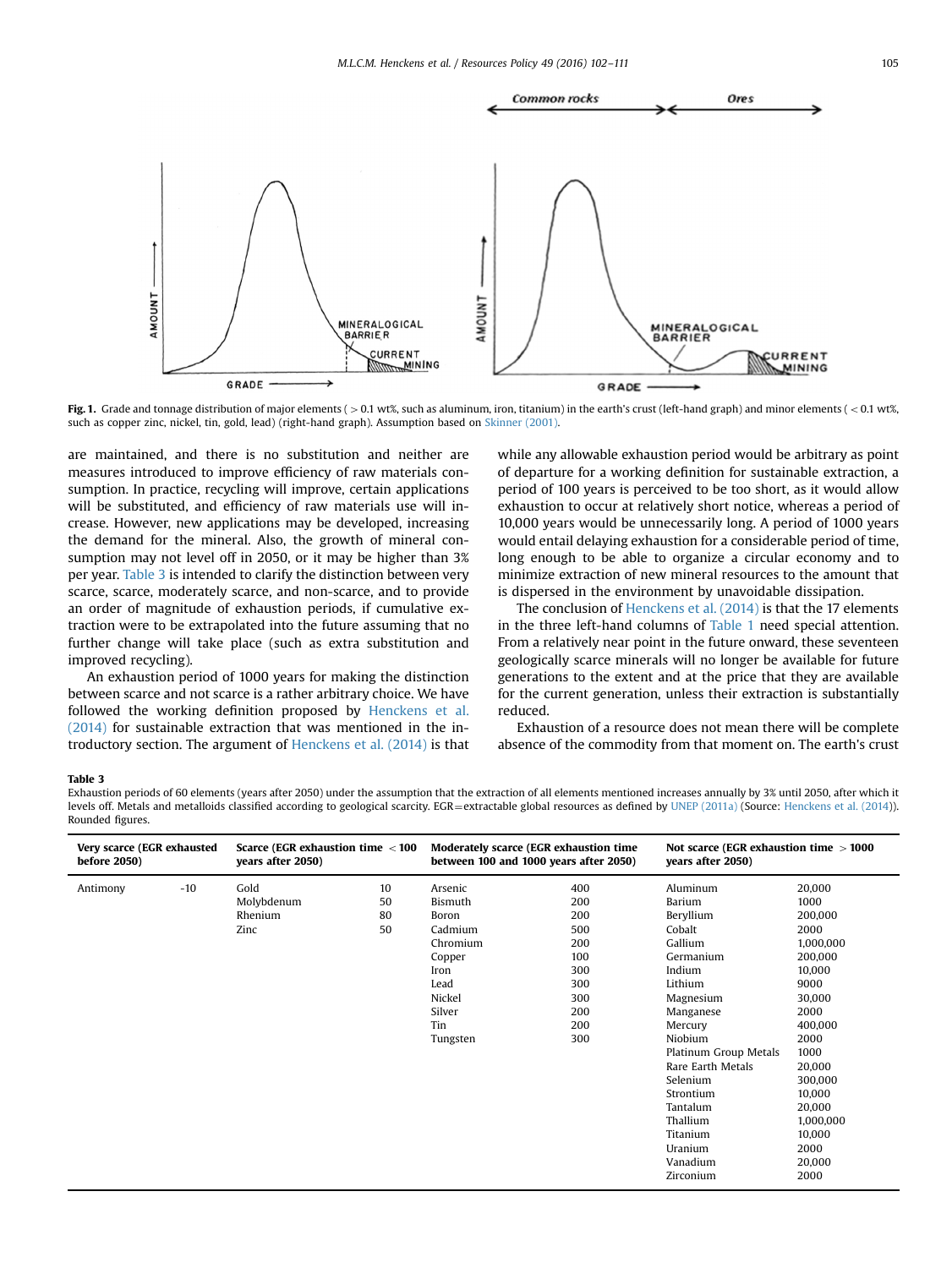<span id="page-4-0"></span>

will still contain much, even most, of the resource. But these lowgrade occurrences can only be extracted at (much) higher costs. The rising cost may be (partly) offset by new technologies and lower energy costs, if the latter were a realistic assumption. Moreover, unlike fossil fuels, elements such as copper or zinc will not disappear through being used. They will be dissipated in the environment or be contained in end-of-life products, from which, technically, they can be rescued and recycled. Therefore, one might wonder whether geological scarcity will really become a problem for future generations. After all, minerals that are extracted by the current generation will be part of the infrastructure and commodities remaining for future generations. Moreover, past and current generations have invented recycling technologies, and such technological development will continue. Future generations might not need to extract any more primary raw materials, instead using and applying what they have inherited from previous generations. However, mining results in a mineral being isolated and concentrated, after which it is applied in many different products. In these applications, or by use, the mineral is diluted again. Inevitably, some of it will be dissipated by disposal in landfills, waste incineration, or directly by usage, such as by use in fertilizers, washing products, or paint. The main application of zinc is to protect steel against corrosion. A substantial part of this zinc dissolves in rainwater and is washed away in surface water, groundwater, and seawater. Some of the boron used is in fertilizer and ends up directly or indirectly in groundwater or in sewer systems. The main application of molybdenum is in stainless steel. From end-of-life products, an important part of molybdenum is down-cycled into lower quality steel products, where it no longer has a function.

## 3. Trends in market price for mineral resources

In this paper we investigate the long-term price trends of mineral resources in order to examine how these are affected by geological scarcity. This will result in a general long-term price development hypothesis for mineral resources. On the basis of this hypothesis we will be able to compare the actual market price development of mineral resources with the price development that can be expected on the basis of the hypothesis.

It should be noticed that historical prices for mineral commodities do not reflect the costs of extraction and processing only. World production of some minerals is largely concentrated in only one or a few countries, so these producers can dictate the price for a shorter or longer time. Other factors that may influence the market price are geopolitical circumstances, such as boycotts of an important producer, wars, accidents, or strikes. Also, a strong increase of demand can cause the supply of commodities to the market to lag behind the demand, so that prices will increase. Another important circumstance in which the market price does not reflect the production costs is when a relatively large proportion of the resource is obtained as a by-product of the production of other mineral resources, as is the case, for instance, for rhenium, molybdenum, and cobalt. The largest part of the volume of these minerals extracted worldwide is a by-product of copper extraction (rhenium: 90%, cobalt: 70%, molybdenum: 60%) ([Copper](#page-9-0) [Alliance, 2015](#page-9-0)). The market prices of by-product minerals will mainly be determined by the trade-off between the volume of byproduct generated and the market demand for this by-product.

Although growing geological scarcity is mitigated by the current state of technology, the increasing dependence of humankind on ever lower ore grades and remoter and deeper mines is irreversible. This means that in the longer term, the bottom price for a mineral is determined by the marginal extraction costs of that mineral. Cyclical variations of the market price are superposed on the extraction costs. Nevertheless, the market price will not decrease structurally below the level of the marginal costs for extraction and exploration, because mine owners will not want to work at a loss. At that point, mines will be closed, as has happened to many mines in Europe and the United States.

## 3.1. The relationship between extraction costs and geological scarcity

The cumulative supply curve (or cumulative availability curve) is a theoretical concept that reflects how the total of cumulative supply of a mineral could vary over all time with the extraction costs [\(Tilton and Skinner, 1987](#page-9-0)). For mineral commodities, cumulative supply at a certain price is fixed by the amount of the mineral that can be produced profitably at that price. A rising price permits the extraction of a lower grade mineral and higher external costs, if these are included in the price. The higher the price that consumers are willing to pay for a mineral, the greater its possible cumulative extraction.

The type of distribution of the resource in the earth's crust (unimodally or bimodally) determines the slope of the cumulative curve. [Tilton and Skinner \(1987\)](#page-9-0) present three model cumulative supply curves (See Fig. 2).

In Fig. 2a a small price increase allows a large increase in cumulative supply and, inversely, a growing demand will only trigger a relatively small increase in price. This type of curve belongs typically to a mineral with the bell-shape unimodal distribution of abundant minerals in the earth's crust, such as aluminum. If a mineral is bimodally distributed in the earth's crust, the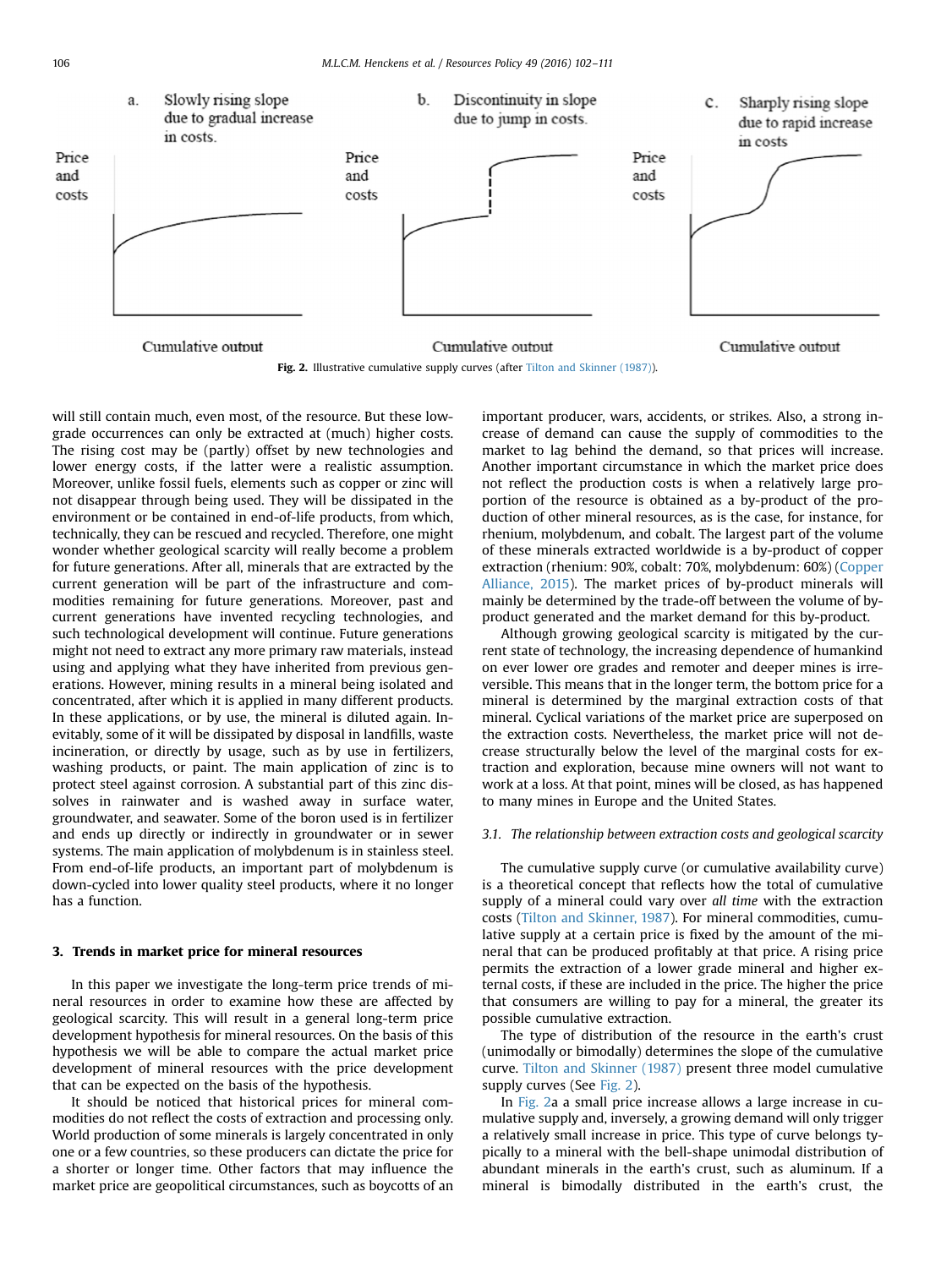<span id="page-5-0"></span>

Fig. 3. Cumulative availability curve for lithium. Derived from [Yaksic and Tilton](#page-9-0) [\(2009\).](#page-9-0) On the vertical axis the costs are expressed in USD per lb. of lithium. 1 lb. is 0.45359237 kg.

cumulative supply curve will have the form shown in [Fig. 2b](#page-4-0) or c. The steep part of the curves in [Fig. 2b](#page-4-0) and c represents the socalled mineralogical barrier between the occurrence of a mineral in enriched ores and its occurrence in common rock. Costs may rise by a factor of 10 to 1000 in a relatively short period of time ([Steen and Borg, 2002](#page-9-0)).

[Yaksic and Tilton \(2009\)](#page-9-0) have determined the cumulative availability curve for lithium (see Fig. 3). According to them, the 2009 price of lithium carbonate is USD 6 per kg. The right-hand – flat – part of the curve represents the situation when lithium is extracted from seawater (an almost inexhaustible source of lithium). The costs would then increase until USD 16–22 per kg (USD 7–10 per pound). Such costs do not seem to be insurmountable for application of lithium in lithium batteries. It should be noted that only lithium, sodium, potassium, calcium, and chlorine are elements that can be extracted economically from seawater because of their relatively high abundance in seawater, as demonstrated by [Bardi \(2009\).](#page-9-0)

In the future, technological development may also include mining of ocean floor deposits of minerals. According to [Rankin](#page-9-0) [\(2011\)](#page-9-0), the oceanic crust is too young for geological processes to have formed ores ([Skinner 1976](#page-9-0)). But large areas of ocean floor contain deposits of minerals formed from erosion processes on the continents ([Rankin, 2011](#page-9-0)). These may be explored and exploited in the future, although their proper extraction will be an environmental and technological challenge. Because large areas of the ocean floor have not yet been explored it is difficult to estimate the total amount of enriched deposits of mineral resources. The oceans cover about 70% of the earth's crust. It can therefore be prudently concluded that the extractable quantity of mineral deposits on the ocean floors may be substantial in an absolute sense, but will probably not be more important than the amounts available in the continental earth's crust. This means that the geological availability of various minerals on the sea bed will not be so high that the discussion on future geological scarcity of mineral resources will become irrelevant.

The maximum extraction cost of a mineral resource is determined by the cost of extraction from common rock or from seawater. Once this is the case, scarcity no longer plays a role. The quantities available in common rock and seawater are almost inexhaustible. Technically it is possible to extract minerals from common rock, but it is very expensive. According to [Skinner](#page-9-0) [\(1976\),](#page-9-0) the energy consumption for extracting copper from common rock is ten times higher than that for extracting copper from copper ore. This is supported by [Harmsen et al. \(2013\)](#page-9-0), [Bardi](#page-9-0) [\(2013\),](#page-9-0) and [Norgate and Jahanshahi \(2010\)](#page-9-0). [Steen and Borg \(2002\)](#page-9-0) have calculated the costs of extraction of minerals from common

#### Table 4

Cost increase for the production of ore-like metal concentrates from common rock in a sustainable way, including the external costs, compared to current price level ([Steen and Borg, 2002](#page-9-0)).

|                               | Cost increase compared to cur-<br>rent price level | Cost increase compared to current<br>price level             |
|-------------------------------|----------------------------------------------------|--------------------------------------------------------------|
| $Co$ 30<br>Cr.<br>Cu<br>Mn 10 | Cd 4.000-100.000<br>20<br>90                       | Ni 40<br>Pb 700<br>$Sn$ 200<br>W 20.000-200.000<br>$Zn = 50$ |
|                               |                                                    |                                                              |



Fig. 4. Expected trend in extraction cost of mineral commodities. A: Period of relatively low extraction costs. We suppose that this period corresponds with the exhaustion periods indicated in [Table 1.](#page-1-0) B: Period of increasing extraction costs. This is the transition period between the extraction of minerals from ores and extraction of minerals from common rock and seawater. C: Period of stable high extraction costs. Ores are exhausted. Minerals are extracted from common rock and seawater. D: Current extraction costs of commodities. E: Ultimate cost level for extraction of commodity from common rock or from seawater.

## rock for a number of metals (see Table 4).

The above implies that ultimately the extraction costs of a mineral will asymptotically reach the costs of extraction of the mineral from common rock and/or seawater. This means that the graph describing the development of resource extraction costs over time, assuming that mineral extraction continues after ore exhaustion, is duck-shaped. See Fig. 4.

The duck shape is applicable for both major and minor elements. In the case of major elements, the slope of the curve (during time period B) will be gentle and stretched out, whereas in the case of minor elements with a bimodal distribution in the earth's crust the slope of the curve will be much steeper.

In practice the high price level connected to the high level extraction costs at the right-hand side of Fig. 4 will probably not be attained for most minerals in most applications. Depending on the application, from a certain price level on, a substitute will replace the mineral and the so-called choke price will be attained. The choke price is the price level at which the demand for a commodity for a given application will fall to zero because a substitute is available. Extraction will stop as soon as the choke price of a mineral for its last application is reached. Prediction of the specific form of Fig. 4 for a given element would be possible in principle but will be complex, e.g. because data are lacking on the distribution of minerals in the earth's crust or because of a lack of data on the availability of future substitutes which will delay exhaustion of ores.

An important question is how much time will elapse between leaving the low price level and reaching the high price level (the duration of the B period in Fig. 4). Will the market timely anticipate future scarcity and will prices start to rise appreciably a long time before scarcity of ore reserves is in sight, well before the A period in Fig. 4 has ended? This seems unlikely. The price will probably follow the extraction costs, which means that prices will start to increase only in period B. That would be too late, if humankind aims to conserve sufficient ores for future generations.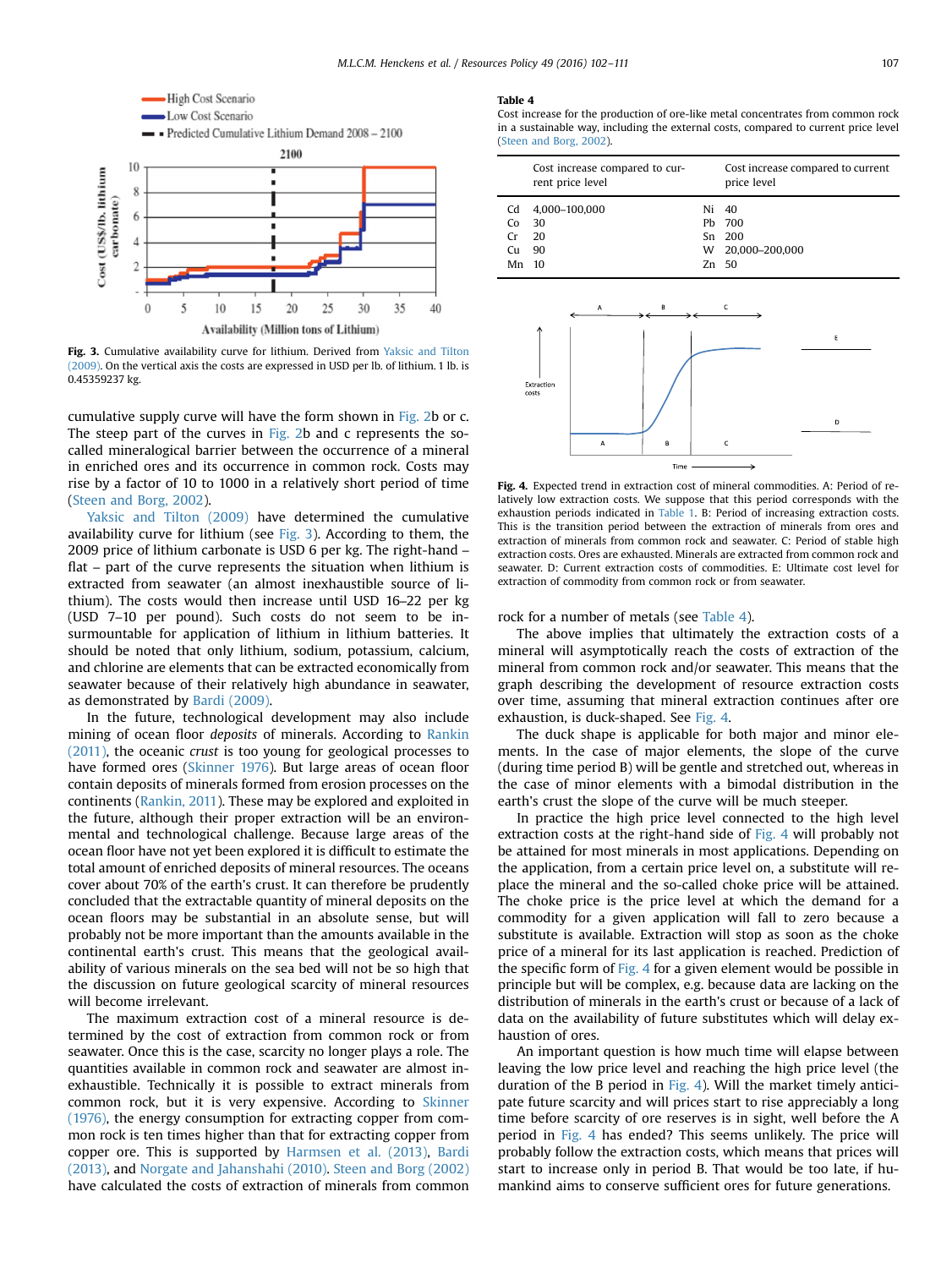<span id="page-6-0"></span>If scarcity increases rapidly and adequate substitutes are absent or few in number, the market price will probably rise relatively rapidly to a level sufficient to cover the higher costs of extraction or of developing suitable substitutes. However, even a quick price increase of a raw material may not have an immediate effect on demand. This depends on the share of the costs of the raw material in the total costs of its main product applications. A threefold price increase of a raw material may make an average end product no more than about 10% more expensive. This is based on the assumption that raw material prices nowadays usually make up only a small percentage of the cost of an end product ([De Bruyn](#page-9-0) [et al., 2009](#page-9-0)). Only if prices of raw materials were to increase by a factor 10–100 would this result in products that are in the order of 50% to five times more expensive. This means that the eventual price increase of a raw material due to exhaustion of the ores in which it is contained does not necessarily lead to a proportional decrease in the demand for the raw material. The conclusion is that extraction of ores may continue at the same pace even when that they are practically exhausted. This will certainly be the case if a proper substitute is available. In that case mine owners may try

Table 5

Ten-year exhaustion rate in relation to geological scarcity.

to make their capital as profitable as possible and try to sell as much as possible of the remaining ore before it becomes "worthless". More information on the possible impact of substitutability, material efficiency improvement, and recycling on the long-term development of mineral resource prices is included in the [Sup](#page-9-0)[plementary data.](#page-9-0)

We expect that ultimately the price of mineral resources is determined by geological scarcity and is duck-shaped, as indicated in [Fig. 4](#page-5-0). The scarcer a mineral resource, the earlier the market price will start to increase.

# 4. Actual trends in mineral resource market prices

To investigate whether geological scarcity is visible in the price development of a mineral resource we selected 38 minerals, including two groups of minerals: REE (Rare Earth Elements) and PGM (Platinum Group Metals). They have various geological degrees of scarcity. Table 5 shows the differences between the exhaustion rates of the four scarcity groups. In this context,

|                         |                               | Total world extraction between<br>2004 and 2013 (USGS, 2015) | Extractable Global Resources (derived<br>from approach of UNEP (2011a)) | Total extraction in decade between 2004<br>and 2013 as proportion of the ex-<br>tractable global resources |
|-------------------------|-------------------------------|--------------------------------------------------------------|-------------------------------------------------------------------------|------------------------------------------------------------------------------------------------------------|
| Very scarce<br>minerals | Antimony                      | 1,722,000                                                    | 8,000,000                                                               | 22%                                                                                                        |
| Scarce minerals         | Molybdenum<br>Gold<br>Rhenium | 2,211,000                                                    | 60,000,000                                                              | 4%                                                                                                         |
|                         | Zinc                          | 116,000,000                                                  | 2,800,000,000                                                           | 4%                                                                                                         |
| Moderately scarce       | Tin                           | 2,724,000                                                    | 220,000,000                                                             | 1%                                                                                                         |
| minerals                | Chromium                      | 69,500,000                                                   | 3,300,000,000                                                           | 2%                                                                                                         |
|                         | Copper*                       | 160,000,000                                                  | 7,500,000,000                                                           | 2%                                                                                                         |
|                         | Lead*                         | 40,860,000                                                   | 3,750,000,000                                                           | 1%                                                                                                         |
|                         | Silver                        | 224,000                                                      | 20,000,000                                                              | 1%                                                                                                         |
|                         | Arsenic                       | 465,300                                                      | 60,000,000                                                              | 1%                                                                                                         |
|                         | Bismuth                       | 69,500                                                       | 5,200,000                                                               | 1%                                                                                                         |
|                         | Cadmium                       | 208,400                                                      | 39,000,000                                                              | 1%                                                                                                         |
|                         | Iron ore (gross weight)       | 22,830,000,000                                               | 5,700,000,000,000                                                       | 0.4%                                                                                                       |
|                         | Nickel                        | 16,510,000                                                   | 1,800,000,000                                                           | 1%                                                                                                         |
|                         | Tungsten                      | 659,200                                                      | 80,000,000                                                              | 1%                                                                                                         |
|                         | Tin                           | 2,724,000                                                    | 220,000,000                                                             | 1%                                                                                                         |
|                         | Chromium                      | 69,500,000                                                   | 3,300,000,000                                                           | 2%                                                                                                         |
|                         | Boron (as B2O3)               | 41,330,000                                                   | 1,900,000,000                                                           | 2%                                                                                                         |
| Non-scarce              | Aluminum                      | 389,500,000                                                  | 3,200,000,000,000                                                       | 0.01%                                                                                                      |
| minerals                | Magnesium                     | 52,050,000                                                   | 530,000,000,000                                                         | 0.01%                                                                                                      |
|                         | Beryllium                     | 1910                                                         | 120,000,000                                                             | 0.002%                                                                                                     |
|                         | Barium                        | 42,802,525                                                   | 22,000,000,000                                                          | 0.2%                                                                                                       |
|                         | Cobalt                        | 655,600                                                      | 680,000,000                                                             | 0.1%                                                                                                       |
|                         | Gallium                       | 1692                                                         | 680,000,000                                                             | 0.0002%                                                                                                    |
|                         | Germanium                     | 1168                                                         | 64,000,000                                                              | 0.002%                                                                                                     |
|                         | Mercury                       | 16,930                                                       | 2,700,000,000                                                           | 0.001%                                                                                                     |
|                         | Indium                        | 6585                                                         | 20,000,000                                                              | 0.03%                                                                                                      |
|                         | Lithium                       | 4,587,000                                                    | 800,000,000                                                             | 0.6%                                                                                                       |
|                         | Manganese                     | 132,000,000                                                  | 24,000,000,000                                                          | 0.6%                                                                                                       |
|                         | Niobium                       | 579,400                                                      | 480,000,000                                                             | 0.1%                                                                                                       |
|                         | Rare Earth Elements (as       | 1,211,000                                                    | 6,700,000,000                                                           | 0.02%                                                                                                      |
|                         | RE oxide equivalent)          |                                                              |                                                                         |                                                                                                            |
|                         | Platinum Group Metals         | 4755                                                         | 1,900,000                                                               | 0.3%                                                                                                       |
|                         | Selenium                      | 20.810                                                       | 2,000,000,000                                                           | 0.001%                                                                                                     |
|                         | Tantalum                      | 9908                                                         | 4,300,000,000                                                           | 0.0002%                                                                                                    |
|                         | Strontium                     | 4,126,000                                                    | 14,000,000,000                                                          | 0.03%                                                                                                      |
|                         | Titanium                      | 100,370                                                      | 170,000,000,000                                                         | 0.0001%                                                                                                    |
|                         | Vanadium                      | 642,400                                                      | 4,300,000,000                                                           | 0.01%                                                                                                      |

<sup>n</sup> The extractable global resources of copper and lead calculated on the basis of 0.01% of their amounts in the top 1 km of the earth's crust appear to be lower than the USGS Reserve Base figures. Therefore, for these two elements, the supposed extractable global resources have been increased to 2.5 times the USGS Reserve Base figures. This is in line with [Rankin \(2011, p. 303\)](#page-9-0), who compared the results of an assessment of undiscovered deposits of gold, silver, copper, lead, and zinc in the USA with the ratio of the (UNEP) extractable global resources to the (USGS) reserve base.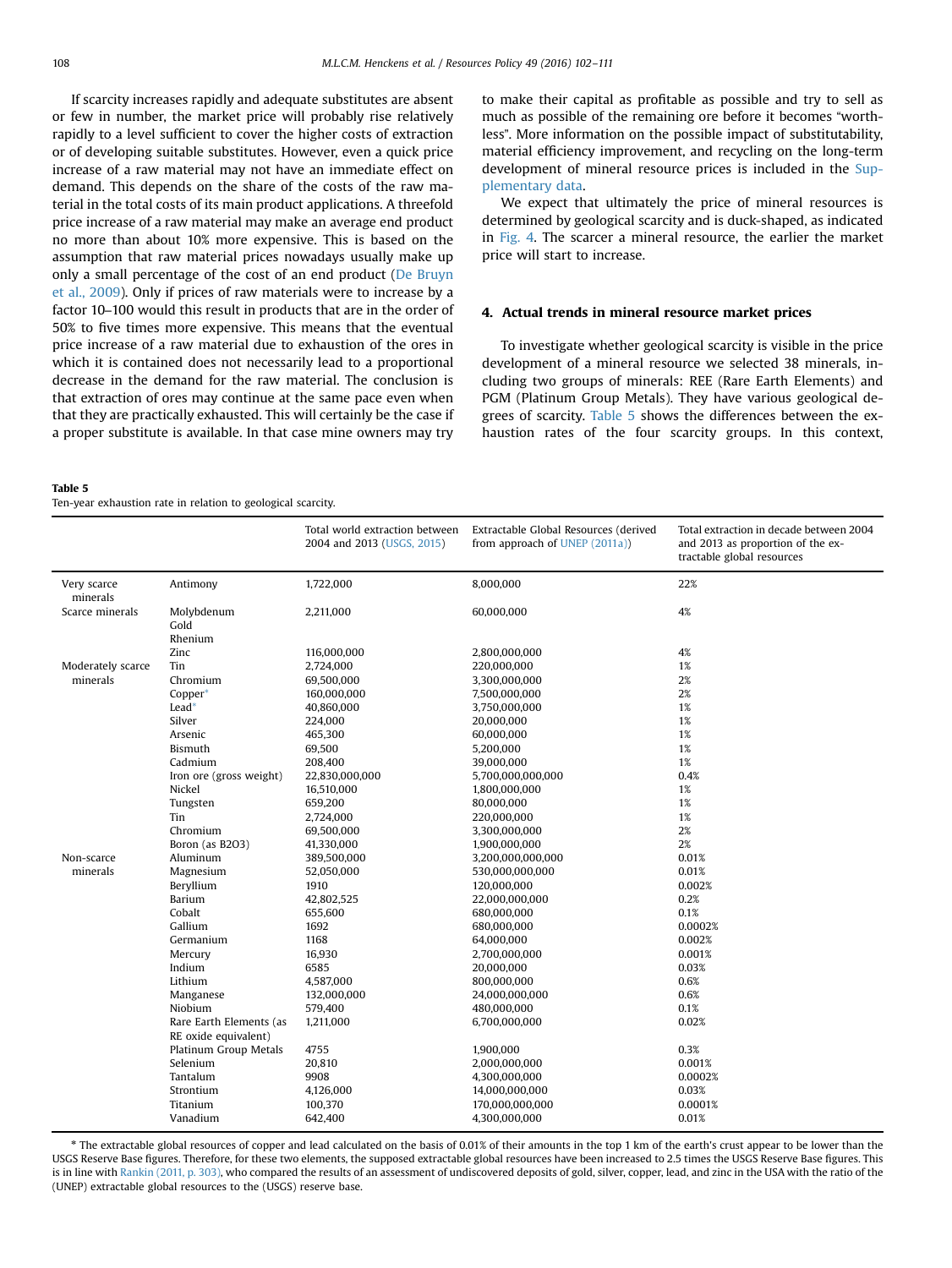

exhaustion rate is defined as the total amount of the mineral extracted in the 10-year period 2004–2013 as a proportion of the extractable global resources (as derived from [UNEP, 2011a](#page-9-0)).

We have carried out a trend analysis of the market price development of each of the mineral resources of [Table 5](#page-6-0). Fig. 5 presents the trend analysis for antimony. The individual results for the other minerals are included in the [Supplementary data](#page-9-0).

The rate of increase or decrease of the real price of minerals over time is represented by the coefficients of the linear functions. If the coefficient is positive, the long-term trend is a price increase. If the coefficient is negative, the long-term trend is a price decrease. The higher (or lower) the coefficient, the faster the price increase (or decrease).

The line that represents the trend in the price of a specific mineral over time is calculated by the least squares linear

regression method. The quality of the fit is presented by  $R^2$ . The socalled P-value of the coefficient represents the probability that the value of the coefficient is determined by chance. If the P-value is smaller than or equal to 0.05, the slope of the linear function (the coefficient) is considered to represent the price trend of the mineral in question over time in a significant way. Table 6 presents the coefficients and the related P-values for all the minerals that we have investigated. We compared these coefficients with the geological scarcity of the mineral. To obtain a simple number for the degree of scarcity, we expressed the geological scarcity as the natural logarithm of 1,000,000 divided by the exhaustion time after 2020. This results in a scale from 0 to 11:

- 11: very scarce
- between 9 and 10: scarce
- between 7 and 9: moderately scarce
- $< 7$ : not scarce.

The significance indicates whether there is a significant correlation between the coefficient of the calculated linear function describing the price development, and the observed price trend.

Table 6 is graphically presented in [Fig. 6.](#page-8-0) In this figure we have only taken into consideration the 25 mineral resources with significant results (coefficients with a P-value  $\leq$  0.05). A regression analysis of the data shows that there is no significant correlation between geological scarcity and price trend. The P-value is 0.98. See the supplementary data. A second observation is that the price trend coefficients are all near to zero, regardless of geological scarcity.

#### Table 6

| Price-trend-over-time coefficient and geological scarcity. |  |  |  |  |
|------------------------------------------------------------|--|--|--|--|
|------------------------------------------------------------|--|--|--|--|

| Mineral                                                                                                                                                                                                      | Period considered                                                                                                                                                                                                                      | Price-trend-over-time coefficient                                                                                                                                                                                 | P-value of price-trend-over-time coefficient                                                                                                                                           | Significance                                                                                                                                                   | Scarcity <sup>a</sup>                                                                                                         | Scarcity class        |
|--------------------------------------------------------------------------------------------------------------------------------------------------------------------------------------------------------------|----------------------------------------------------------------------------------------------------------------------------------------------------------------------------------------------------------------------------------------|-------------------------------------------------------------------------------------------------------------------------------------------------------------------------------------------------------------------|----------------------------------------------------------------------------------------------------------------------------------------------------------------------------------------|----------------------------------------------------------------------------------------------------------------------------------------------------------------|-------------------------------------------------------------------------------------------------------------------------------|-----------------------|
| Antimony<br>Gold<br>Zinc<br>Molybdenum<br>Rhenium                                                                                                                                                            | 1900-2013<br>1900-2013<br>1900-2013<br>1912-2013<br>1980-2013                                                                                                                                                                          | 0.0010<br>0.0202<br>$-0.0036$<br>0.0022<br>0.0062                                                                                                                                                                 | 0.050<br>5.3E-08<br>0.0025<br>0.45<br>0.11                                                                                                                                             | $\ast$<br>***<br>$***$<br><b>Ns</b><br><b>Ns</b>                                                                                                               | 10.8<br>10.2<br>9.5<br>9.4<br>9.1                                                                                             | Very scarce<br>Scarce |
| Copper<br>Chromium<br>Boron<br>Tin<br>Silver<br>Lead<br>Bismuth<br>Nickel<br>Iron<br>Tungsten<br>Arsenic<br>Cadmium                                                                                          | 1920-2013<br>1900-2013<br>1900-2013<br>1900-2013<br>1900-2013<br>1900-2013<br>1900-2013<br>1920-2013<br>1900-2013<br>1900-2013<br>1925-2013<br>1900-2013                                                                               | 0.0020<br>0.015<br>$-0.0066$<br>0.0024<br>0.0037<br>$-0.0030$<br>$-0.010$<br>0.0047<br>0.0043<br>$-0.000092$<br>$-0.0059$<br>$-0.0070$                                                                            | 0.010<br>1.9E-13<br>0.0047<br>0.027<br>0.068<br>0.00038<br>$1.1E-22$<br>0.00002<br>9.7E-07<br>0.95<br>0.0007<br>$7.2E-17$                                                              | $***$<br>***<br>$***$<br>$\ast$<br><b>Ns</b><br>$***$<br>***<br>***<br>***<br><b>Ns</b><br>***<br>***                                                          | 8.8<br>8.6<br>8.4<br>8.3<br>8.2<br>8.2<br>8.6<br>8.0<br>7.9<br>7.9<br>7.7<br>7.5                                              | Moderately<br>scarce  |
| Barium<br>PGM<br>Manganese<br>Cobalt<br>Niobium<br>Lithium<br>Indium<br>Strontium<br><b>REE</b><br>Tantalum<br>Vanadium<br>Aluminum<br>Magnesium<br>Germanium<br>Beryllium<br>Selenium<br>Mercury<br>Gallium | 1900-2013<br>1940-2013<br>1900-2013<br>1900-2013<br>1964-2000<br>1960-2013<br>1946-2013<br>1935-2013<br>1960-2013<br>1964-2013<br>1910-2013<br>1940-2013<br>1950-2013<br>1960-2013<br>1940-2013<br>1920-2013<br>1900-2013<br>1980-2013 | $-0.0054$<br>0.0071<br>0.012<br>$-0.013$<br>$-0.015$<br>$-0.015$<br>$-0.0057$<br>0.022<br>0.11<br>$-0.0033$<br>$-0.011$<br>$-0.0097$<br>$-0.0021$<br>$-0.0047$<br>$-0.019$<br>$-0.0012$<br>$-0.0028$<br>$-0.0044$ | 2.6E-06<br>3.2E-05<br>5.3E-08<br>5.3E-05<br>0.10<br>$1.2E-11$<br>0.11<br>9.0E-05<br>0.0014<br>0.82<br>6.4E-09<br>$2.1E-16$<br>0.0012<br>0.093<br>1.4E-12<br>0.383<br>0.0029<br>1.5E-07 | ***<br>***<br>***<br>***<br><b>Ns</b><br>***<br><b>Ns</b><br>***<br>$***$<br><b>Ns</b><br>***<br>***<br>$***$<br><b>Ns</b><br>***<br><b>Ns</b><br>$***$<br>*** | 6.6<br>6.6<br>6.5<br>6.1<br>6.1<br>4.7<br>4.6<br>4.5<br>4.2<br>4.0<br>3.8<br>3.7<br>3.6<br>1.8<br>1.7<br>1.2<br>1.0<br>$-0.1$ | Not scarce            |

<sup>a</sup> Scarcity is expressed as Ln (1,000,000/exhaustion time after 2020).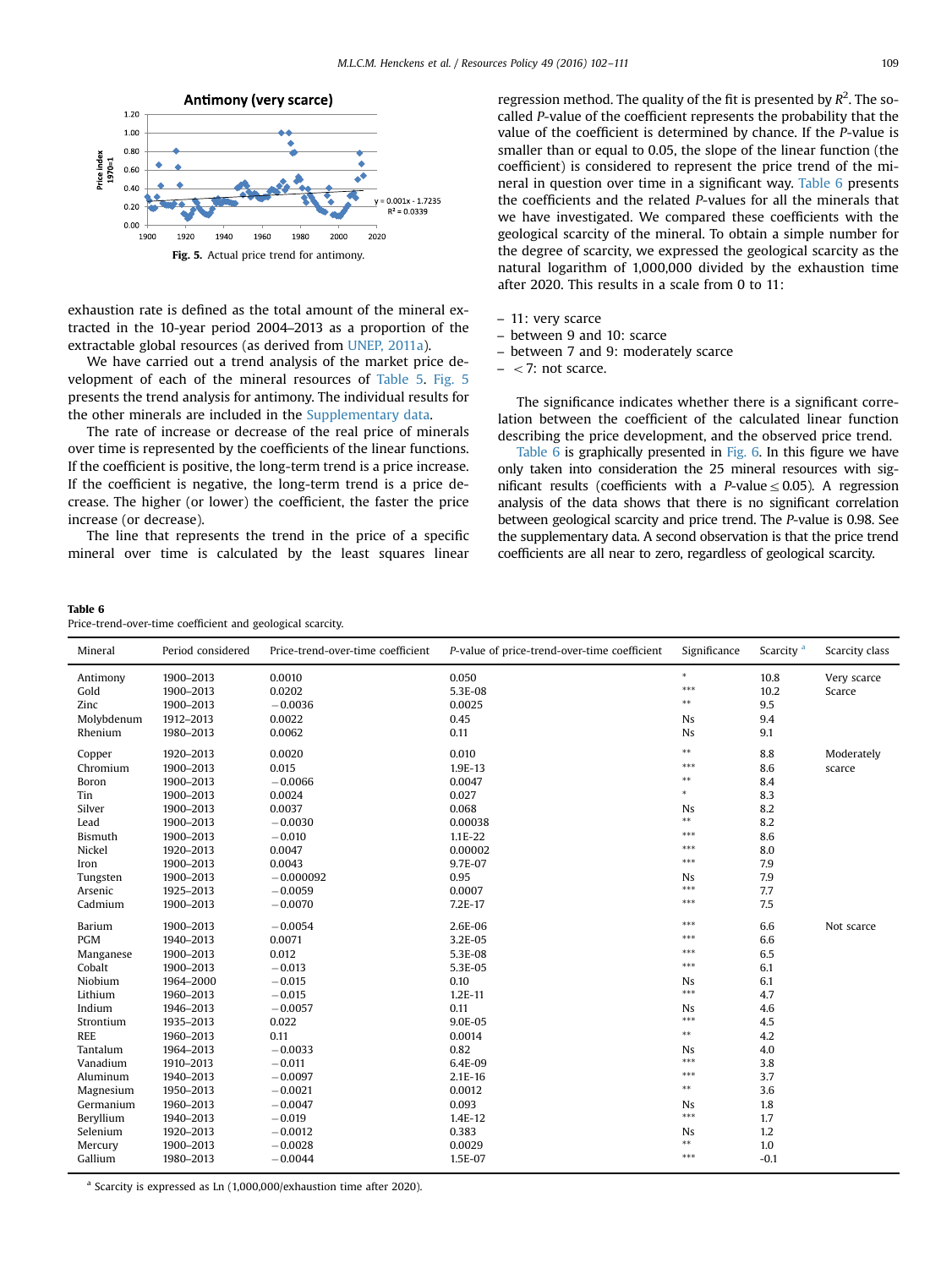<span id="page-8-0"></span>

**Geological scarcity versus price trend** 

Fig. 6. Geological scarcity versus price trend. Geological scarcity is expressed as Ln (1,000,000/exhaustion time after 2020).

## 5. The relation between geological scarcity of minerals and their price trend

5.1. Although prices fluctuate in the course of time, it is striking that the real price of the investigated minerals remains remarkably stable over a long period

The hypothesis, as explained in [Section 3](#page-4-0), is that after an initial price decrease at the start-up of extraction of a mineral, the market price of that mineral resource will remain stable for a long time. Then, exhaustion of ores will lead to a relatively fast price increase. The greater the geological scarcity of the mineral, the earlier the price increase will start.

The price trend analysis of 38 minerals for the period 1900– 2013 demonstrates that none of the minerals considered shows a fast price increase. For a long time, price changes (whether an increase or decrease) are very small. Regression analysis demonstrates that there has been no significant difference in price trends between geologically scarce minerals and geologically abundant minerals thus far. The data and the detailed results of the regression analysis are included in the [Supplementary data](#page-9-0).

Our conclusion is that, thus far, viewed over the long term, the prices of all minerals considered have stayed quite stable (shown by the very low slope values in [Table 4](#page-5-0) and Fig. 6), regardless of their scarcity. The observation of stable prices is in line with the conclusions of [Krautkraemer \(1998\).](#page-9-0)

We used the inflation correction figures provided by the [United](#page-9-0) [States Geological Survey \(2015\).](#page-9-0) USGS uses the official Consumer Price Index provided by the Bureau of Labor Statistics. However, according to [Svedberg and Tilton \(2003\)](#page-9-0), the deflator used by USGS overestimates the inflation. They contend that the real price of copper, nickel and silver would fall over the long term (130 years), whereas the real prices of lead and zinc would be more or less constant on the long run. [Cuddington \(2010\)](#page-9-0) and [Fernandez](#page-9-0) [\(2012\)](#page-9-0) also support the conclusion that the real prices of mineral resources have not changed much over a long period of time.

We hypothesized that the prices of geologically scarcer minerals will start rising earlier than the prices of less scarce minerals, but thus far the market has not differentiated on the basis of future geological scarcity. Hence, geological scarcity is not yet so critical that the market reacts. The market price does not (yet) reflect the large differences in geological scarcity of the minerals considered. This phenomenon might be explained as follows. The time horizon at which the effects of geological scarcity will be felt is at least several decades to centuries away. The time horizon of market prices seems to be some years to about a decade maximum, taking into consideration that the maximum forward time for futures on the London Metal Exchange is 123 months.

#### Table 7

Unit values of commodities in the USA in 2010, expressed in 1998 USD per kilogram. Derived from [USGS \(2015\).](#page-9-0)

|                                   | 2010 unit value in the USA per kg, expressed in<br>1998 USD, rounded |
|-----------------------------------|----------------------------------------------------------------------|
| <b>Scarce minerals</b>            |                                                                      |
| Antimony                          | 7                                                                    |
| Molybdenum                        | 26                                                                   |
| Zinc.                             | 2                                                                    |
| <b>Moderately scarce minerals</b> |                                                                      |
| Tin                               | 20                                                                   |
| Chromium                          | $\overline{2}$                                                       |
| Copper                            | 6                                                                    |
| Lead                              | $\mathfrak{D}$                                                       |
| Boron (as $B_2O_3$ )              | 0.5                                                                  |
| <b>Non-scarce minerals</b>        |                                                                      |
| Aluminum                          | 2                                                                    |
| Magnesium (as MgO)                | 0.4                                                                  |
| Beryllium                         | 375                                                                  |
| Titanium (as $TiO2$ )             | 2                                                                    |
| Vanadium                          | 19                                                                   |

Table 7 shows that the absolute prices of minerals is not related to geological scarcity either. The most expensive mineral (beryllium) is part of the group of non-scarce minerals, and one of the cheaper minerals is zinc, which belongs to the group of scarce minerals.

On the basis of the analysis of the historical price trends we conclude that geological scarcity is not yet a factor with a discernable influence on the pricing of mineral resources. It remains unclear how near to exhaustion the market will react with price increases linked to geological scarcity. It also remains unclear whether – at the moment the market starts to reflect geological scarcity – a sufficient amount of the mineral resource will remain for extraction by future generations.

## 6. Conclusions and discussion

The question addressed in this paper is whether the price mechanism of the free market system can be expected to slow down the extraction of geologically scarce minerals automatically and timely, in order to keep sufficient resources available for future generations. By comparing the real price development of commodities of varying geological scarcity over a long period of time, we investigated whether the price trends of mineral resources are related to geological scarcity. A limitation of the straightforward regression analysis of time series data applied in this study is that it is based on a large number of assumptions about the behavior of the variables, such as implied by stationarity of the system. We are aware that the relationships may become affected if non-stationary processes are involved.

We conclude that despite fluctuations in mineral resource prices, there is no significant correlation between the geological scarcity of a mineral resource and its price trend for the period that we have considered. The price trend of an abundant resource with sufficient geological reserves for thousands of years does not differ significantly from the price trend of a geologically scarce mineral resource whose ores may be exhausted within decades or a century. We therefore argue that we cannot be certain that the price mechanism of the free market system will lead to timely, automatic, and sufficient conservation of geologically scarce non-renewable mineral resources for future generations. When the point is reached that the ores of a geologically scarce mineral are nearly exhausted, the resource price is expected to increase rapidly. We raise the question of whether this is sufficiently timely for adequate conservation of geologically scarce mineral resources for future generations. We also question whether increased recycling of the stocks of minerals that have accumulated